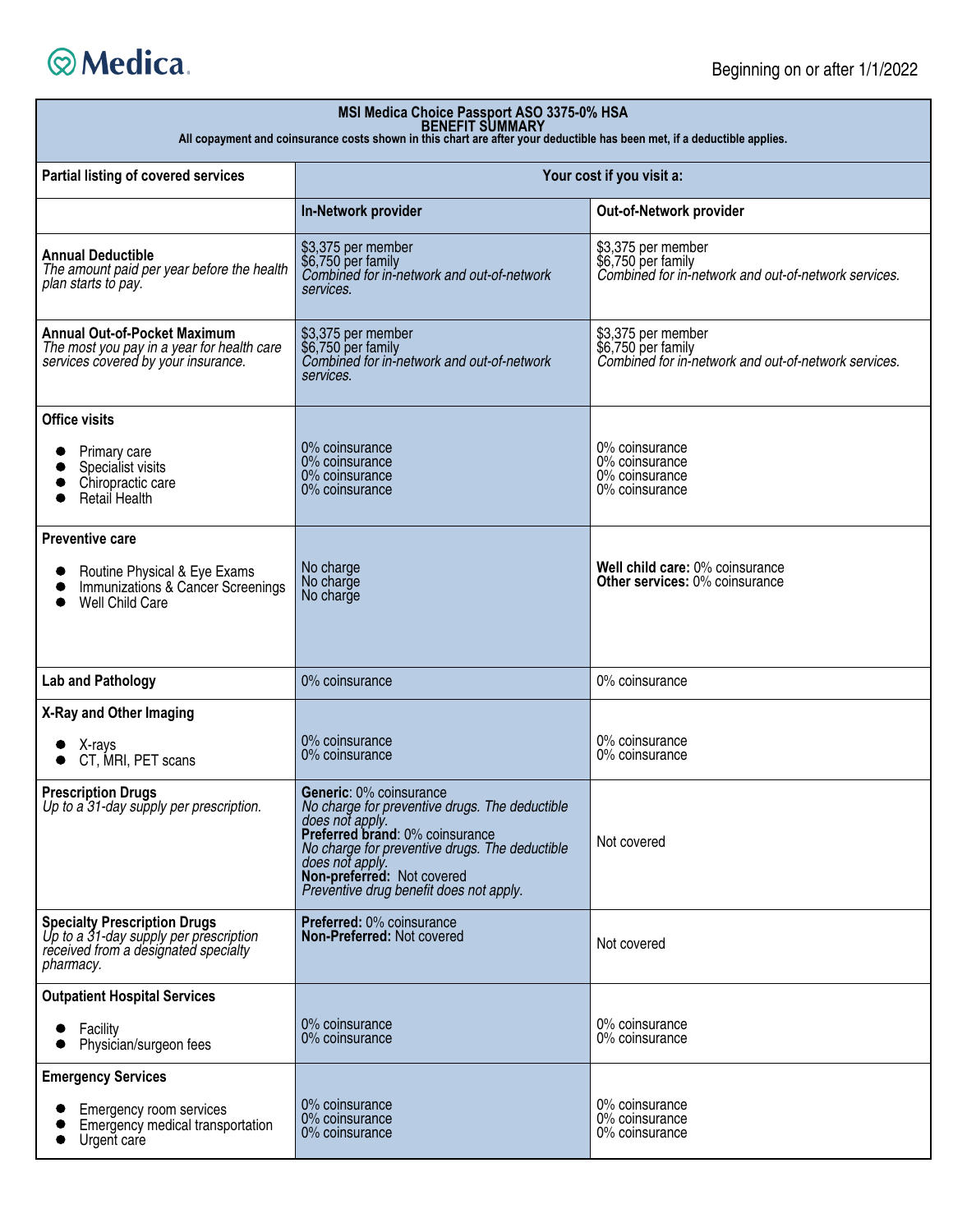| <b>Inpatient Hospital Services</b>                                                                                                                                                                                            |                                               |                                                                                    |  |
|-------------------------------------------------------------------------------------------------------------------------------------------------------------------------------------------------------------------------------|-----------------------------------------------|------------------------------------------------------------------------------------|--|
| Facility<br>Physician                                                                                                                                                                                                         | $0\%$ coinsurance<br>$0\%$ coinsurance        | 0% coinsurance<br>0% coinsurance                                                   |  |
| <b>Behavioral Health/Mental Health &amp;</b><br><b>Substance Abuse Care</b>                                                                                                                                                   |                                               |                                                                                    |  |
| Outpatient services<br>Inpatient hospital services                                                                                                                                                                            | $0\%$ coinsurance<br>0% coinsurance           | 0% coinsurance<br>0% coinsurance                                                   |  |
| <b>Maternity Benefits</b>                                                                                                                                                                                                     |                                               |                                                                                    |  |
| Prenatal care<br>Postnatal care<br>Delivery & inpatient services                                                                                                                                                              | No charge<br>0% coinsurance<br>0% coinsurance | 0% coinsurance. The deductible does not apply.<br>0% coinsurance<br>0% coinsurance |  |
| <b>Durable Medical Equipment &amp;</b><br><b>Prosthetics</b>                                                                                                                                                                  | 0% coinsurance                                | 0% coinsurance                                                                     |  |
|                                                                                                                                                                                                                               |                                               |                                                                                    |  |
| This health care plan is administered by Medica Self Insured (MSI). It may not cover all your health care expenses; read your Plan Document carefully to determine which expenses are covered. This is a benefit summary only |                                               |                                                                                    |  |
|                                                                                                                                                                                                                               |                                               |                                                                                    |  |
| This is a high level summary and does not replace your Summary of Benefits and Coverage. Please contact Medica at 1-800-952-3455 to obtain further<br>benefit information.                                                    |                                               |                                                                                    |  |
|                                                                                                                                                                                                                               |                                               |                                                                                    |  |

BS-1-00122

© 2021 Medica